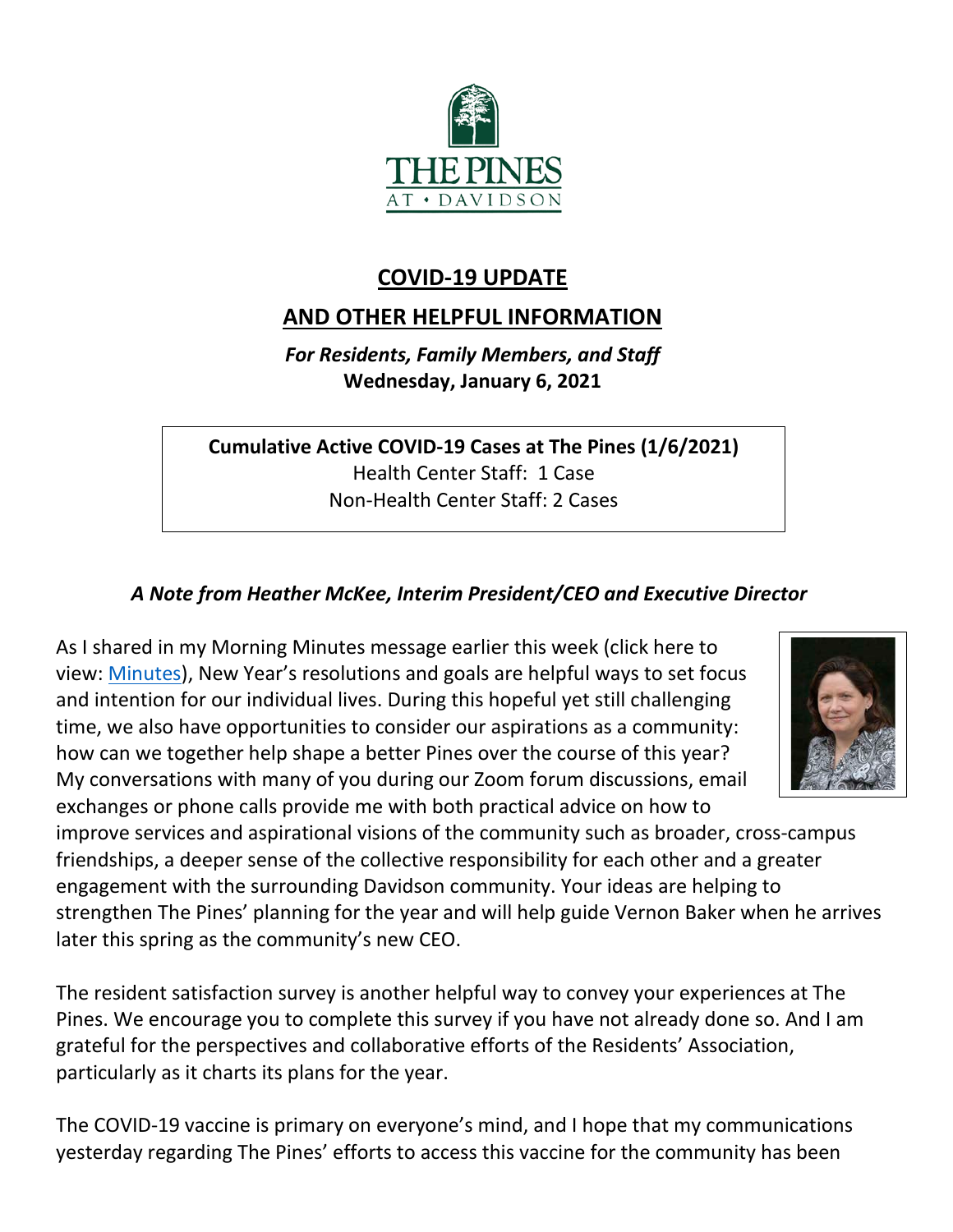helpful. There are no arrangements available to us as yet for the distribution of this vaccine at The Pines, but we continue to do all we can to make this possible, when this does become available. Until then, we will provide helpful information as it become available. Thank you for your inquiries and understanding during this unsettling but ultimately, hopeful time.

## **ADDITIONAL CONTRIBUTIONS AND INFORMATION**

### **Resident Satisfaction Surveys**

We ask all Independent Living residents to please complete and mail in your resident satisfaction survey to Holleran if you have not already done so. Our goal is 70% resident participation, which is the minimum statisticians say is needed for meaningful results. In past years, residents have participated well above that level, but we are not at that level yet this year. Thank you for your engagement in this process. Please call the front desk at ext. 1100 if you have any questions.

# **Construction Corner**

Rodgers Builders has resumed providing its weekly Updates, which one can read here: [Rodgers.](https://www.mycommunity-center.com/filephotos/463/2020-12-31%20Weekly%20Update.pdf) Many elements of the expansion and renovation project are nearing completion. Here are some highlights of work being done this week:

- **Pub/Marketplace:** Wall and Ceiling devices continue; final paint, appliance installation.
- **Villa #1:** Systems testing, exterior caulking/painting, punch list.
- **Davidson Room:** final paint as well as fixture and device install continues.
- **Fitness Center:** Drop ceiling tile, finishes at tie-in area.
- **Sitework:** Topsoil placement and irrigation ongoing at Villas; Health Center loop drive storm drainage, curb and sidewalk to resume pending weather.
- **Photos (clockwise from left):** Marketplace; lighting in Heritage (waited service dining); Davidson room; aerial of campus; traffic circle.